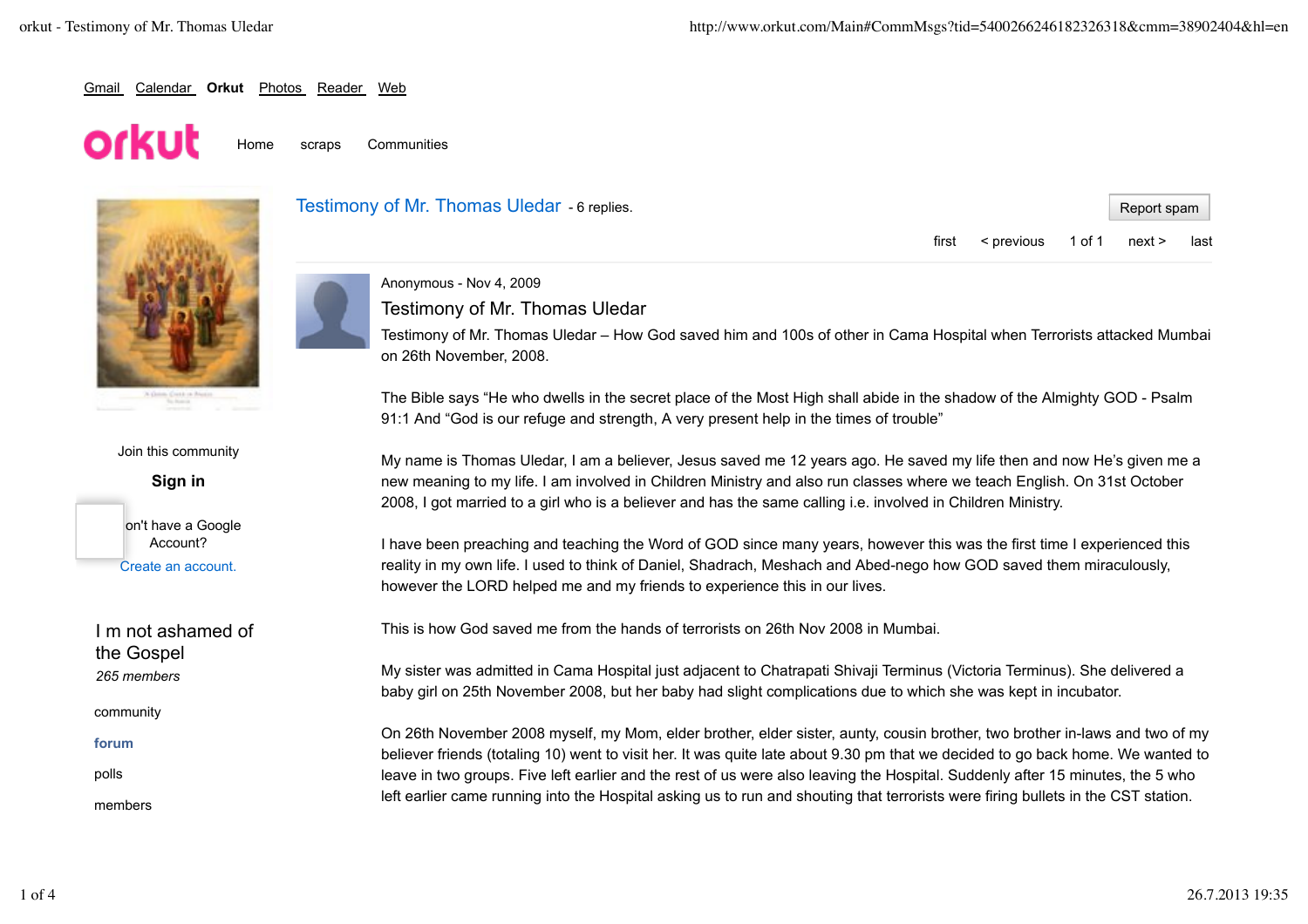Actions

**Join community**

guards at the entrance.

### Anonymous - Nov 4, 2009

We, the 10 of us are all believers in Jesus and were cautioning people to hide in the hospital room and wherever they could. They all responded well and went to hide. My mother and Aunty went into the 2nd floor where my new born niece was, in an ICU. Rest of us ran to the 5th floor to be with my sister. There were many other ladies in the Ward (Hospital General Ward). We tried to secure the doors but could not as there was no lock inside. Hence we tied the gate outside the doors with a piece of cloth and switched off all the lights in the Ward.

We all started running back into the Hospital as we saw 2 terrorists entering into the building premises. They shot dead two security

After few minutes I noticed that a tube light at the corridor was on and so I went out of the room to switch it off and my younger brother-in-law (Timmesh Chinakar) and one of my friend (Soumen Ghosh) followed me. I could not locate the switch, when I turned back to head for the ward, I saw the 2 terrorists coming up the stairway and they were armed with AK 47 assault rifles & guns. As I saw them I was stunned, at this time I prayed in my heart "Father I am coming Home, receive me" because I felt there was no way of escape. However there was no fear at all in me because the Word of GOD says "The LORD has not given us the spirit of fear, but of Power, of Love and of a Sound Mind" (II Timothy 1:7), further one of them (Ajmal Qasab) came directly towards me and pointed the rifle at my chest and asked "Where are the other people"? I replied "I don't know as I came running up the stairs".



#### Anonymous - Nov 4, 2009

At this time they saw my brother-in-law they caught hold of him too and then they asked me what is this? I replied "This is a hospital sir people are already half dead here" he looked at me in anger and took us inside the ward. In the meantime my friend (Soumen) was hiding under the Nurse's desk holding the scissor in his hand thinking of attacking the other terrorist (Abu) but LORD gave him the wisdom not to use the scissor because the Word of GOD says "For all who take the sword will perish by the sword" suddenly the terrorist (Abu) saw my friend and asked him to stand with us he stood with us quietly. Abu told us if we have mobile phones to throw on the floor, so we did accordingly. They then told the 3 of us to lie down on our stomachs and then started loading their rifles, after loading their riffles we were asked to stand with our hands up. However there was hope in us according to Romans 15:13. Then Abu started looking around for people in the ward like a hungry lion. But the LORD took control of each and everything. The most incredible thing was that there were many newborn babies and some ladies who had undergone operation just few hours back but nobody made any kind of noise. I believe the Holy Spirit took control over the little babies and all were protected and kept them unharmed.



Anonymous - Nov 4, 2009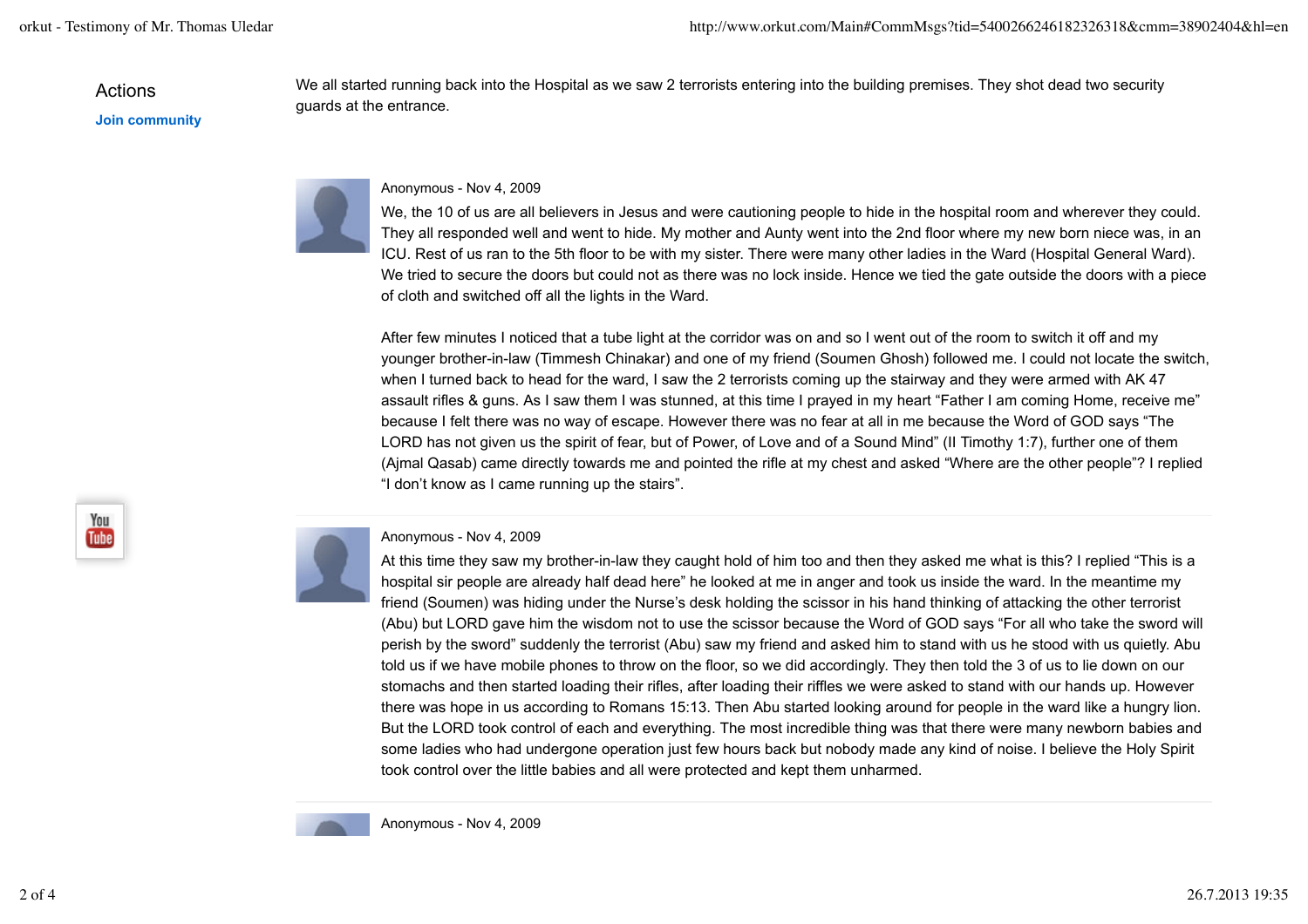

Suddenly Abu saw my elder brother (Vasu) who was lying near the bed GOD gave him the wisdom to pretend as if he was dead. Abu saw him very closely he wanted to be sure if he is dead so he kicked him on the sides but he rolled down and fell as if he was dead. The LORD confounded their (Abu and Qasab's) minds and made them blind as HE did with Syrians in the time of Elisha. As he heard the noise of firing by policemen down the building he stood on my brothers thighs and started firing from the window. Then they told us to go inside the bathroom and Qasab followed us, there were four latrine rooms inside, in first room my elder bro-in-law and my friend were there which had no latch, in second room my cousin and a one more person was there, in third room my sister who had delivered the baby and my elder sister were there and the fourth room was empty. When Qasab came in he kicked the second and the third door but the LORD did not allow him to kick the first door which had no latch otherwise it would have opened easily. Qasab pointed the gun towards my brother-in-law and asked him to call the people out. The LORD gave wisdom to my bro-in-law and he called out in HINDI "Come out" and then in Telugu (language spoken in Andhra Pradesh) "Don't come out" . The terrorists could not understand this language. The Word of GOD says "A thousand may fall to your side and a ten thousand to your right hand but it shall not come near you". Qasab asked us to stand facing the wall we obeyed him, he was trying to shoot us but he was unable to do so as the Word says "The weapons formed against you shall not prosper"(Isa-54:17). As Abu was searching in the ward he found an elderly man (Harischandra Shrivardhankar-56 yrs old). He was asked to stand with us but he refused and kept pleading with him" Don't kill me in the bathroom, kill me here itself". So they caught him by his hair and pinned him on the ground. They told him say "Allah" and shot him on the shoulder and stabbed him on his back.



## Anonymous - Nov 4, 2009

We were praying in our hearts "LORD save him" knowing that next is our turn. But the Word of GOD says "I will satisfy you with long life" and "Call ME in the times of trouble and I will rescue you and you shall glorify ME".

Abu found one more person in the corner of the ward, who was an employee of the hospital. And made him stand with us in a queue. Both of them (Abu & Qasab) were trying to shoot us but were unable to do so because I believe that the LORD sent HIS angels to save us.

We were just waiting for them to shoot at us and suddenly they stepped backwards and went out of the bathroom and locked us from outside. However inside there was no latch to keep ourselves safe. Through this the LORD was showing that "I AM the Redeemer and battle is MINE". Later my brother told me that when he was lying on the floor they (Abu & Qasab) stood in the ward for around ten minutes quietly. In the meantime few policemen went on the sixth floor searching for them. Abu & Qasab followed the policemen on the sixth floor and shot two of them dead and left others injured. The LORD confused them to such an extent that they wasted their arms & ammunitions by exploding 4 Hand Grenades and firing 100s of bullets on the walls, ceilings and empty elevators (we could hear the gunshots). (I visited this floor a week later and photographed the walls.)